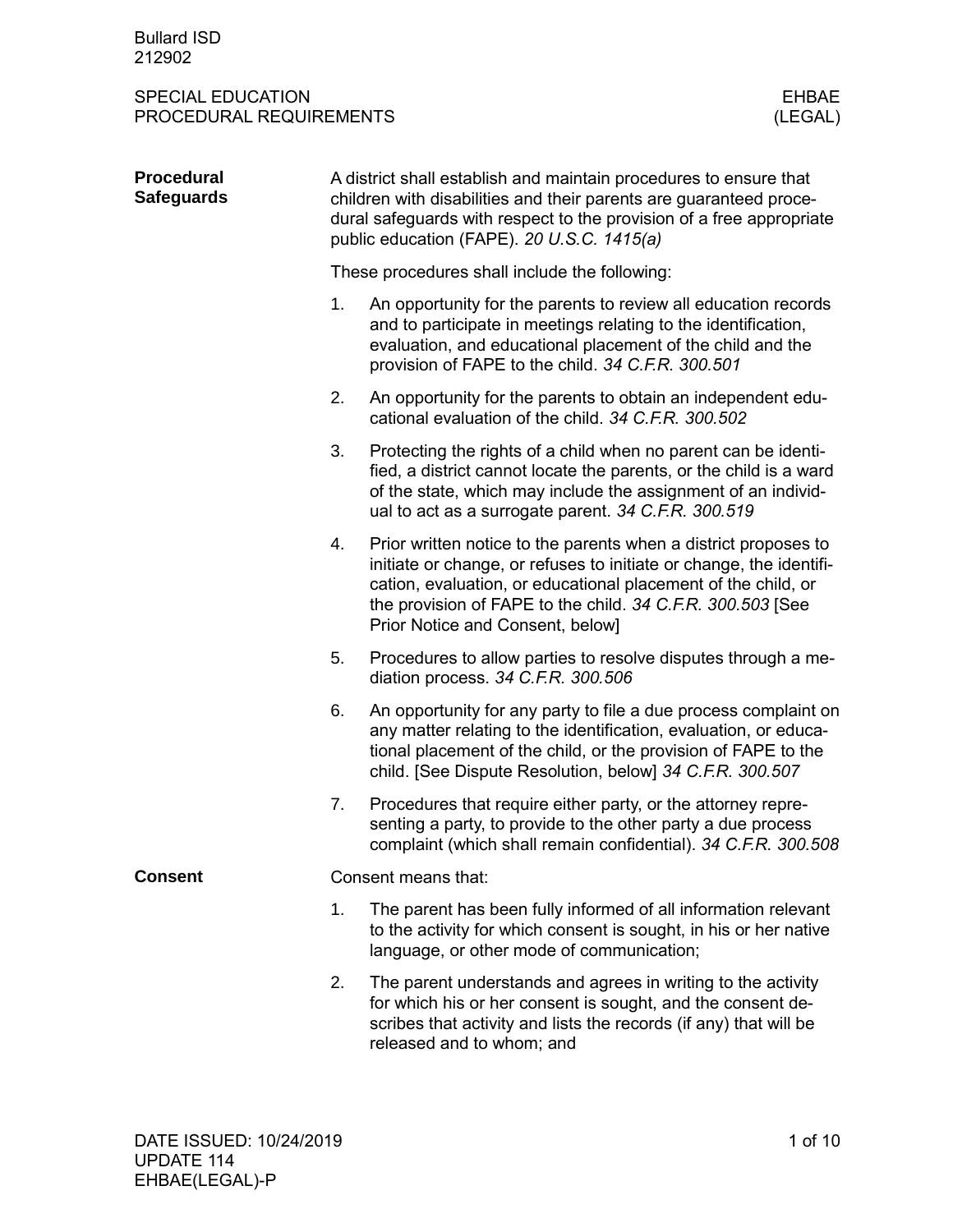|                                               | 3.                                                                                         | The parent understands that the granting of consent is volun-<br>tary on the part of the parent and may be revoked at any time.<br>A revocation of consent is not retroactive.                                                                                                                                                                             |  |  |  |
|-----------------------------------------------|--------------------------------------------------------------------------------------------|------------------------------------------------------------------------------------------------------------------------------------------------------------------------------------------------------------------------------------------------------------------------------------------------------------------------------------------------------------|--|--|--|
|                                               |                                                                                            | If the parent revokes consent in writing for his or her child's<br>receipt of services after the child is initially provided special<br>education and related services, the district is not required to<br>amend the child's education records to remove any refer-<br>ences to the child's receipt of services because of the revoca-<br>tion of consent. |  |  |  |
|                                               |                                                                                            | 34 C.F.R. 300.9                                                                                                                                                                                                                                                                                                                                            |  |  |  |
| <b>Language of Notices</b>                    |                                                                                            | The procedural safeguards and prior notices described below must<br>be written in language understandable to the general public. The<br>notice must be provided in the native language of the parent or<br>other mode of communication used by the parent, unless it is<br>clearly not feasible to do so. 34 C.F.R. 300.503(c), .504(d)                    |  |  |  |
| <b>Electronic Delivery</b><br>of Notices      |                                                                                            | A parent may elect to receive the procedural safeguards notice,<br>prior notice, or notice of due process complaint by electronic mail if<br>a district makes that option available. 34 C.F.R. 300.505                                                                                                                                                     |  |  |  |
| <b>Procedural</b><br><b>Safeguards Notice</b> |                                                                                            | A district shall provide a copy of the procedural safeguards to par-<br>ents only one time a year, except that a copy also shall be given to<br>the parents:                                                                                                                                                                                               |  |  |  |
|                                               | 1.                                                                                         | Upon initial referral or parental request for evaluation;                                                                                                                                                                                                                                                                                                  |  |  |  |
|                                               | 2.                                                                                         | Upon receipt of the first state complaint and upon receipt of<br>the first due process complaint in a school year;                                                                                                                                                                                                                                         |  |  |  |
|                                               | 3.                                                                                         | On the date of a decision to make a disciplinary removal that<br>is a change in placement; and                                                                                                                                                                                                                                                             |  |  |  |
|                                               | 4.                                                                                         | Upon request by a parent.                                                                                                                                                                                                                                                                                                                                  |  |  |  |
|                                               |                                                                                            | A district may place a current copy of the procedural safeguards<br>notice on its website, if it has one.                                                                                                                                                                                                                                                  |  |  |  |
| <b>Contents of Notice</b>                     | The notice shall include a full explanation of the procedural safe-<br>guards relating to: |                                                                                                                                                                                                                                                                                                                                                            |  |  |  |
|                                               | 1.                                                                                         | Independent educational evaluations;                                                                                                                                                                                                                                                                                                                       |  |  |  |
|                                               | 2.                                                                                         | Prior written notice;                                                                                                                                                                                                                                                                                                                                      |  |  |  |
|                                               | 3.                                                                                         | Parental consent;                                                                                                                                                                                                                                                                                                                                          |  |  |  |
|                                               | 4.                                                                                         | Access to educational records;                                                                                                                                                                                                                                                                                                                             |  |  |  |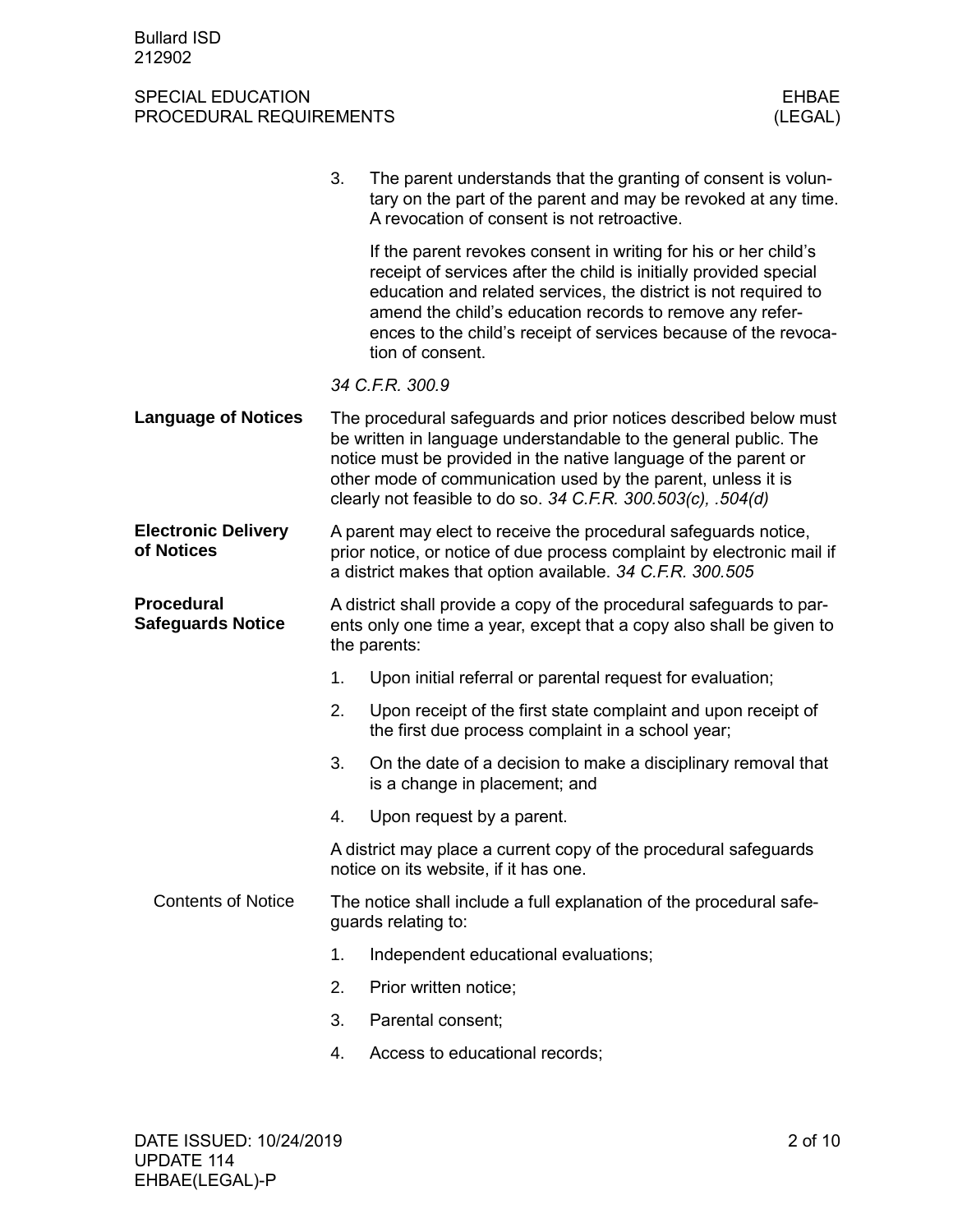|                                    | 5.  | cluding:                 | Opportunity to present and resolve complaints through the<br>due process complaint and state complaint procedures, in-                                                                                                                                                                                                 |
|------------------------------------|-----|--------------------------|------------------------------------------------------------------------------------------------------------------------------------------------------------------------------------------------------------------------------------------------------------------------------------------------------------------------|
|                                    |     | a.                       | The time period in which to file a complaint;                                                                                                                                                                                                                                                                          |
|                                    |     | b.                       | The opportunity for the district to resolve the complaint;<br>and                                                                                                                                                                                                                                                      |
|                                    |     | C.                       | The difference between the due process complaint and<br>the state complaint procedures, including the jurisdiction<br>of each procedure, what issues may be raised, filing and<br>decisional timelines, and relevant procedures.                                                                                       |
|                                    | 6.  |                          | The availability of mediation;                                                                                                                                                                                                                                                                                         |
|                                    | 7.  |                          | The child's placement during pendency of any due process<br>proceedings;                                                                                                                                                                                                                                               |
|                                    | 8.  |                          | Procedures for children who are subject to placement in an in-<br>terim alternative educational setting;                                                                                                                                                                                                               |
|                                    | 9.  |                          | Requirements for unilateral placement by parents of children<br>in private schools at public expense;                                                                                                                                                                                                                  |
|                                    | 10. |                          | Hearings on due process complaints, including requirements<br>for disclosure of evaluation results and recommendations;                                                                                                                                                                                                |
|                                    | 11. |                          | Civil actions, including the time period in which to file such ac-<br>tions; and                                                                                                                                                                                                                                       |
|                                    |     |                          | 12. Attorneys' fees.                                                                                                                                                                                                                                                                                                   |
|                                    |     |                          | 20 U.S.C. 1415(a)-(b), (d); 34 C.F.R. 300.504                                                                                                                                                                                                                                                                          |
| <b>Prior Notice and</b><br>Consent |     |                          | A district shall provide prior written notice to the parents a reasona-<br>ble time before the district proposes to initiate or change, or re-<br>fuses to initiate or change, the identification, evaluation, or educa-<br>tional placement of a child or the provision of FAPE to the child. 34<br>C.F.R. 300.503(a) |
|                                    |     |                          | Notice must be provided to the parent in the parent's native lan-<br>guage or other mode of communication at least five school days<br>before the school district proposes or refuses the action unless the<br>parent agrees to a shorter time frame. 19 TAC 89.1050(h)                                                |
| <b>Contents of Notice</b>          |     | The notice must include: |                                                                                                                                                                                                                                                                                                                        |
|                                    | 1.  |                          | A description of the action proposed or refused by the district;                                                                                                                                                                                                                                                       |
|                                    | 2.  |                          | An explanation of why the district proposes or refuses to take<br>the action;                                                                                                                                                                                                                                          |
|                                    |     |                          |                                                                                                                                                                                                                                                                                                                        |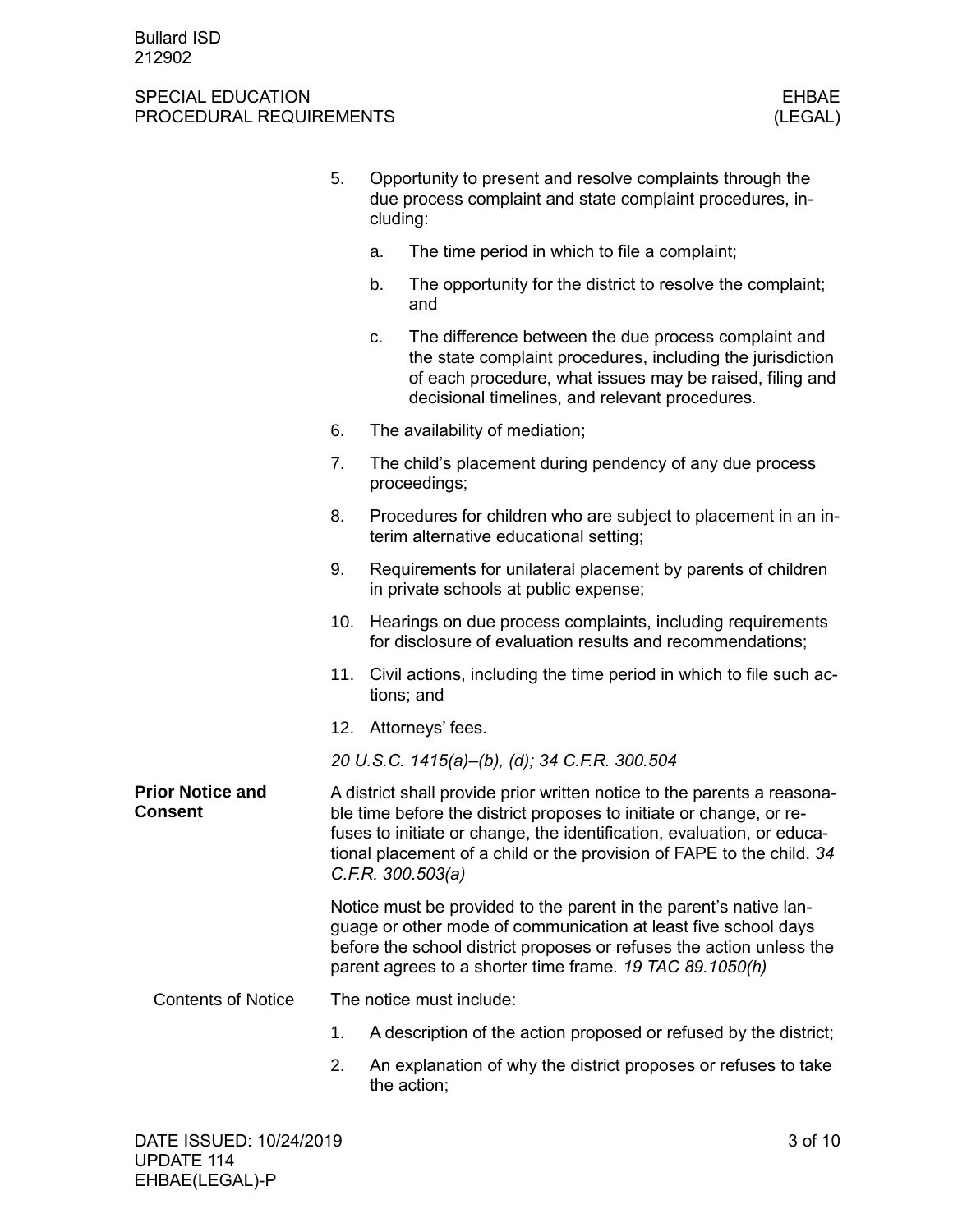|                                                   | 3.                                                                                                                                                                                                                                                                                                                                                       | A description of each evaluation procedure, assessment, rec-<br>ord, or report the district used as a basis for the proposed or<br>refused action;                                                                                                                                 |  |  |  |
|---------------------------------------------------|----------------------------------------------------------------------------------------------------------------------------------------------------------------------------------------------------------------------------------------------------------------------------------------------------------------------------------------------------------|------------------------------------------------------------------------------------------------------------------------------------------------------------------------------------------------------------------------------------------------------------------------------------|--|--|--|
|                                                   | 4.                                                                                                                                                                                                                                                                                                                                                       | A statement that the parents have protection under the proce-<br>dural safeguards and, if this notice is not an initial referral for<br>evaluation, the means by which a copy of the procedural safe-<br>guards can be obtained;                                                   |  |  |  |
|                                                   | 5.                                                                                                                                                                                                                                                                                                                                                       | Sources for parents to contact to obtain assistance in under-<br>standing the Individuals with Disabilities Act (IDEA) rules;                                                                                                                                                      |  |  |  |
|                                                   | 6.                                                                                                                                                                                                                                                                                                                                                       | A description of other options the admission, review, and dis-<br>missal (ARD) committee [see EHBAB] considered and the<br>reasons why those options were rejected; and                                                                                                            |  |  |  |
|                                                   | 7.                                                                                                                                                                                                                                                                                                                                                       | A description of other factors that are relevant to the district's<br>proposal or refusal.                                                                                                                                                                                         |  |  |  |
|                                                   |                                                                                                                                                                                                                                                                                                                                                          | 34 C.F.R. 300.503(b)                                                                                                                                                                                                                                                               |  |  |  |
| Consent to Initial<br>Evaluation                  | Before a district conducts an initial evaluation, it shall provide prior<br>written notice, including a description of any evaluation the district<br>proposes to conduct, and obtain informed consent for the evalua-<br>tion from the parents. 20 U.S.C. $1414(a)(1)(D)$ , (E); 34 C.F.R.<br>300.304(a)                                                |                                                                                                                                                                                                                                                                                    |  |  |  |
| <b>Consent to Services</b>                        | A district shall seek informed consent from the parent before<br>providing special education and related services to a child. 20<br>U.S.C. $1414(a)(1)(D)$ [See EHBAA]                                                                                                                                                                                   |                                                                                                                                                                                                                                                                                    |  |  |  |
| Consent to<br>Reevaluation                        | A district shall obtain informed parental consent before conducting<br>any reevaluation of a child with a disability, except that such in-<br>formed parental consent need not be obtained if the district can<br>demonstrate that it has taken reasonable measures to obtain such<br>consent and the parent has failed to respond. 20 U.S.C. 1414(c)(3) |                                                                                                                                                                                                                                                                                    |  |  |  |
| Psychological<br>Examinations and<br><b>Tests</b> |                                                                                                                                                                                                                                                                                                                                                          | On request of a child's parent, before obtaining the parent's con-<br>sent for the administration of any psychological examination or test<br>to the child as part of the evaluation of the child's need for special<br>education, a district shall provide to the child's parent: |  |  |  |
|                                                   | 1.                                                                                                                                                                                                                                                                                                                                                       | The name and type of the examination or test; and                                                                                                                                                                                                                                  |  |  |  |
|                                                   | 2.                                                                                                                                                                                                                                                                                                                                                       | An explanation of how the examination or test will be used to<br>develop an appropriate individualized education program<br>(IEP) for the child.                                                                                                                                   |  |  |  |
|                                                   |                                                                                                                                                                                                                                                                                                                                                          | If a district determines that an additional examination or test is re-<br>quired for the evaluation of a child's need for special education, the<br>district shall provide the information above to the parent regarding                                                           |  |  |  |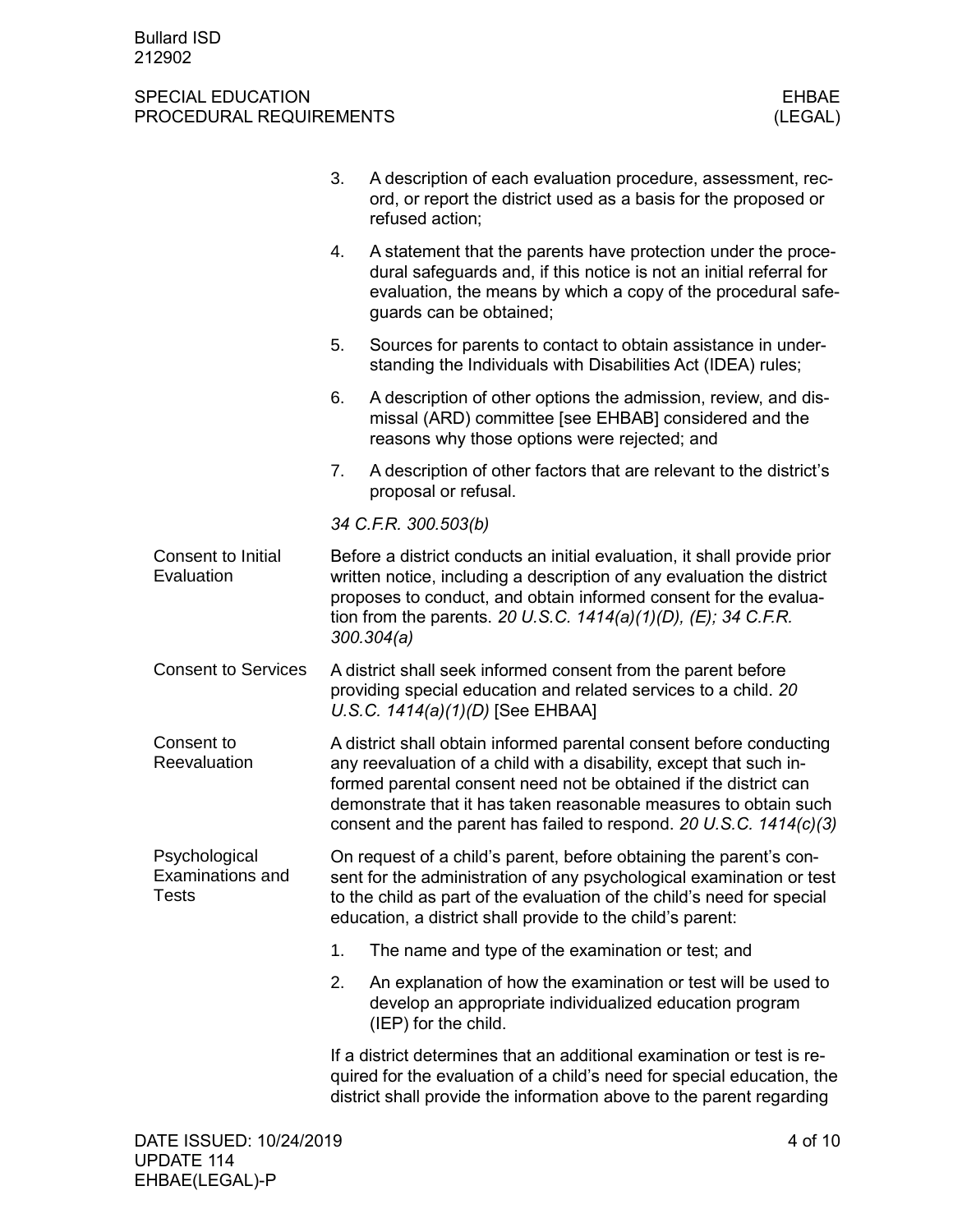|                           | the additional examination or test and shall obtain additional con-<br>sent for the examination of test.                                                                                                                                                                                                              |  |  |  |  |  |  |
|---------------------------|-----------------------------------------------------------------------------------------------------------------------------------------------------------------------------------------------------------------------------------------------------------------------------------------------------------------------|--|--|--|--|--|--|
|                           | Education Code $29.0041(a)$ , (b)                                                                                                                                                                                                                                                                                     |  |  |  |  |  |  |
| <b>Dispute Resolution</b> | The possible options for resolving disputes that arise between a<br>parent and a school district relating to the identification, evaluation,<br>or educational placement of or the provision of FAPE to a student<br>with a disability include, but are not limited to:                                               |  |  |  |  |  |  |
|                           | ARD committee meetings, including IEP facilitation if offered<br>1.<br>by the district, under 19 Administrative Code 89.1196;                                                                                                                                                                                         |  |  |  |  |  |  |
|                           | 2.<br>Meetings or conferences with the student's teachers;                                                                                                                                                                                                                                                            |  |  |  |  |  |  |
|                           | 3.<br>Meetings or conferences, subject to the district's policies, with<br>the campus principal, special education director, superinten-<br>dent, or board;                                                                                                                                                           |  |  |  |  |  |  |
|                           | 4.<br>Requesting state IEP facilitation in accordance with 19 Admin-<br>istrative Code 89.1197;                                                                                                                                                                                                                       |  |  |  |  |  |  |
|                           | Requesting mediation through the Texas Education Agency<br>5.<br>(TEA) in accordance with 19 Administrative Code 89.1193;                                                                                                                                                                                             |  |  |  |  |  |  |
|                           | Filing a complaint with TEA in accordance with 19 Administra-<br>6.<br>tive Code 89.1195; or                                                                                                                                                                                                                          |  |  |  |  |  |  |
|                           | 7.<br>Requesting a due process hearing through TEA in accord-<br>ance with 19 Administrative Code 89.1151-.1191.                                                                                                                                                                                                      |  |  |  |  |  |  |
|                           | 19 TAC 89.1150                                                                                                                                                                                                                                                                                                        |  |  |  |  |  |  |
| Due Process<br>Complaint  | Whenever a due process complaint has been received by a district,<br>the parent shall have an opportunity for an impartial due process<br>hearing, which shall be conducted by an impartial hearing officer<br>selected by TEA. [For TEA rules on due process hearings, see 19<br>Administrative Code 89.1151-.1191.] |  |  |  |  |  |  |
| <b>Timeline</b>           | Such due process complaint must set forth an alleged violation that<br>occurred not more than one year before the date the parent knew<br>or should have known about the alleged action that forms the basis<br>of the complaint.                                                                                     |  |  |  |  |  |  |
|                           | 20 U.S.C. 1415(f)(1)(A); 19 TAC 89.1151(c), .1170(a)                                                                                                                                                                                                                                                                  |  |  |  |  |  |  |
| Exception                 | This timeline shall not apply if the parent was prevented from re-<br>questing a hearing due to:                                                                                                                                                                                                                      |  |  |  |  |  |  |
|                           | A specific misrepresentation by a district that it had resolved<br>1.<br>the problem forming the basis of the complaint; or                                                                                                                                                                                           |  |  |  |  |  |  |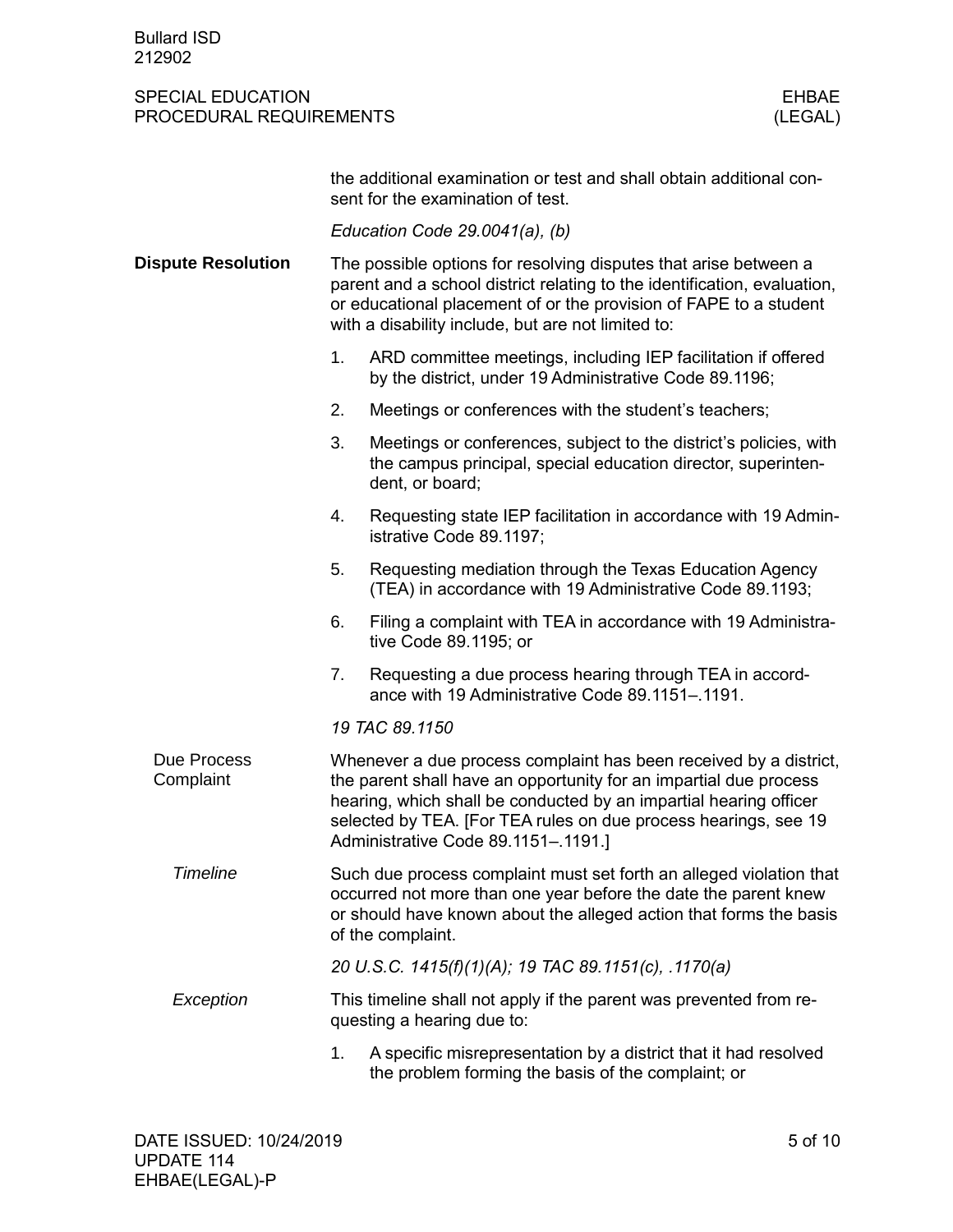|                                                       | 2. | A district's withholding of information from the parent that the<br>district was required by the IDEA to provide.                                                                                                                                                                                                                                                                                                                                                                                                                                                      |
|-------------------------------------------------------|----|------------------------------------------------------------------------------------------------------------------------------------------------------------------------------------------------------------------------------------------------------------------------------------------------------------------------------------------------------------------------------------------------------------------------------------------------------------------------------------------------------------------------------------------------------------------------|
|                                                       |    | 20 U.S.C. 1415(f)(3)(D); 34 C.F.R. 300.511(f), 19 TAC 89.1151(d)                                                                                                                                                                                                                                                                                                                                                                                                                                                                                                       |
| "Stay Put"                                            |    | During the pendency of any proceeding conducted under IDEA part<br>B (except proceedings to challenge a disciplinary change of place-<br>ment or manifestation determination), the child shall remain in the<br>then-current educational placement unless the district and the par-<br>ent agree otherwise. If the child is applying for initial admission to a<br>public school, the child shall, with the consent of the parents, be<br>placed in the public school program until all proceedings have<br>been completed. 20 U.S.C. 1415(j); 34 C.F.R. 300.518, .533 |
| Exception                                             |    | When a due process hearing has been requested by a parent or<br>district concerning a disciplinary change of placement or manifes-<br>tation determination, the child shall remain in the interim alternative<br>educational setting pending the decision of the hearing officer or<br>until the expiration of the child's assignment to the alternative set-<br>ting, or the 45-day time line, if applicable, whichever occurs first,<br>unless the parent and district agree otherwise. 20 U.S.C.<br>1415(k)(3)(A), 1415(k)(4)(A); 34 C.F.R. 300.533 [See FOF]       |
| <b>Resolution Process</b>                             |    | Within 15 calendar days of receiving notice of a parent's due pro-<br>cess complaint, and before initiating a due process hearing, a dis-<br>trict shall convene a meeting with the parent and the relevant<br>member or members of the ARD committee. The purpose of the<br>meeting is for the parent to discuss the due process complaint and<br>the facts that form the basis of the due process complaint, so that<br>the district has the opportunity to resolve the dispute.                                                                                     |
|                                                       |    | The meeting need not be held if the parent and the district agree in<br>writing to waive the meeting, or the parent and the district agree to<br>use the mediation process.                                                                                                                                                                                                                                                                                                                                                                                            |
|                                                       |    | If the district has not resolved the due process complaint to the sat-<br>isfaction of the parent within 30 calendar days of the receipt of the<br>complaint, the due process hearing may occur. If the district is una-<br>ble to obtain the participation of the parent in the resolution meet-<br>ing after reasonable efforts have been made, the district may, at<br>the conclusion of the 30-day period, request that a hearing officer<br>dismiss the parent's request for a hearing.                                                                           |
|                                                       |    | 34 C.F.R. 300.510, 19 TAC 89.1183                                                                                                                                                                                                                                                                                                                                                                                                                                                                                                                                      |
| <b>Transfer of Rights to</b><br><b>Adult Students</b> |    | Not later than one year before the 18th birthday of a student with a<br>disability, the district at which the student is enrolled shall:                                                                                                                                                                                                                                                                                                                                                                                                                               |
|                                                       | 1. | Provide to the student and the student's parents:                                                                                                                                                                                                                                                                                                                                                                                                                                                                                                                      |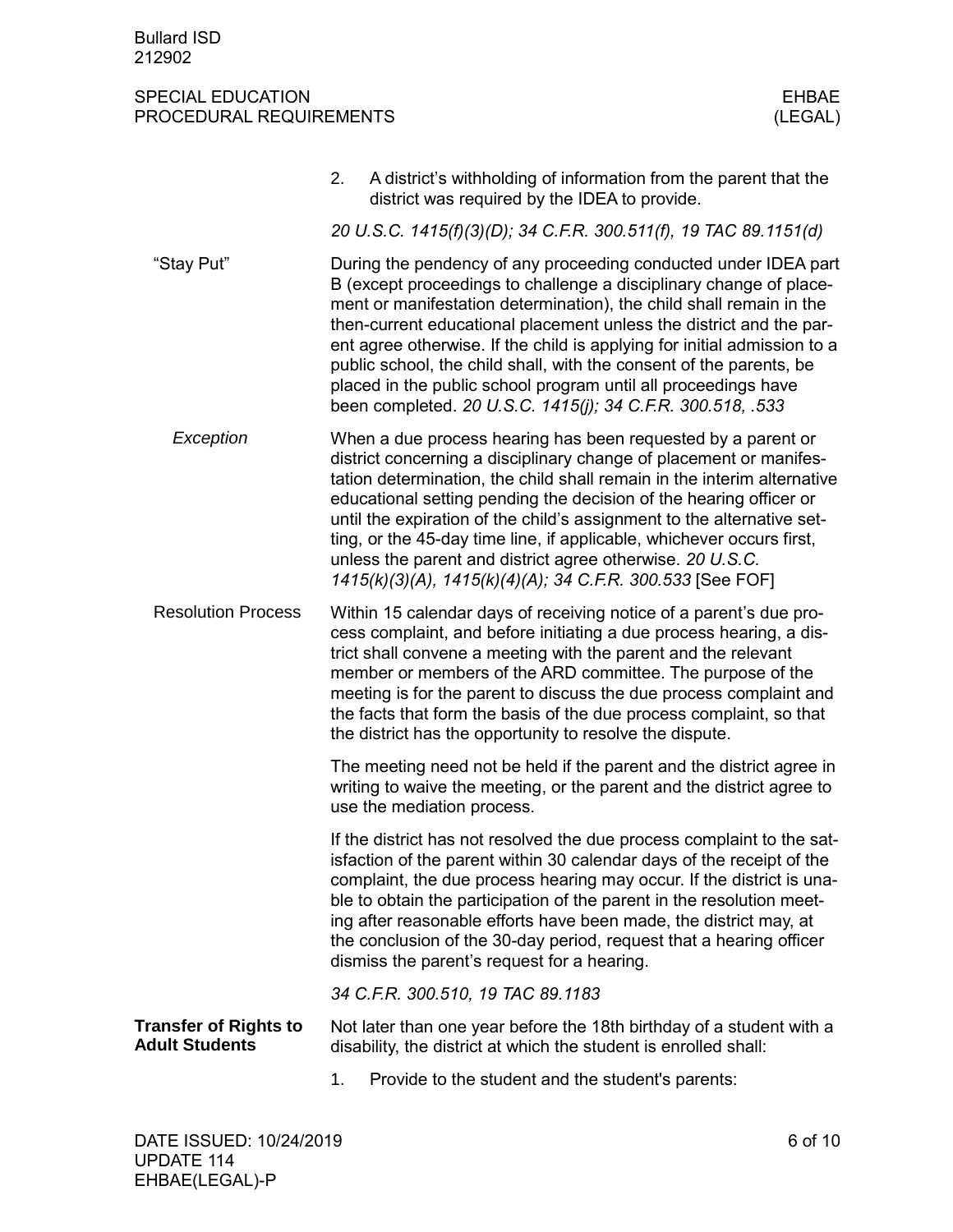|                                                                                             |            | a.       | Written notice regarding the transfer of rights; and                                                                                                                                                                                                                                                                                                                                                               |
|---------------------------------------------------------------------------------------------|------------|----------|--------------------------------------------------------------------------------------------------------------------------------------------------------------------------------------------------------------------------------------------------------------------------------------------------------------------------------------------------------------------------------------------------------------------|
|                                                                                             |            | b.       | Information and resources regarding guardianship, alter-<br>natives to guardianship, including a supported decision-<br>making agreement under Estates Code, Chapter 1357,<br>and other supports and services that may enable the<br>student to live independently; and                                                                                                                                            |
|                                                                                             | 2.         | sources. | Ensure that the student's IEP includes a statement that the<br>district provided the required notice, information, and re-                                                                                                                                                                                                                                                                                         |
|                                                                                             |            |          | If a student with a disability or the student's parent requests infor-<br>mation regarding guardianship or alternatives to guardianship from<br>the district, the district shall provide to the student or parent infor-<br>mation and resources on supported decision-making agreements<br>under Estates Code, Chapter 1357.                                                                                      |
|                                                                                             |            |          | A student with a disability who is 18 years of age or older or whose<br>disabilities of minority have been removed for general purposes<br>under Chapter 31, Family Code, shall have the same right to make<br>educational decisions as a student without a disability. All other<br>rights accorded to parents under Chapter 29, Subchapter A of the<br>Education Code or 20 U.S.C. 1415 transfer to the student. |
|                                                                                             |            |          | 34 C.F.R. 300.520; Education Code 29.017(a), (c), (c-1), (c-2); 19<br>TAC 89.1049(a)                                                                                                                                                                                                                                                                                                                               |
| <b>Notice</b>                                                                               |            |          | When a student reaches the age of 18, a district shall provide writ-<br>ten notice to the student and the student's parents of the transfer of<br>parental rights. This notice is separate and distinct from the re-<br>quirement that, beginning at least one year before the student<br>reaches the age of 18, the student's IEP include a statement re-<br>garding transfer of parental rights.                 |
|                                                                                             |            |          | The notice must include information and resources regarding<br>guardianship, alternatives to guardianship, including a supported<br>decision-making agreement, and other supports and services that<br>enable the student to live independently. The notice must also pro-<br>vide contact information for the parties to use in obtaining addi-<br>tional information.                                            |
|                                                                                             | 89.1049(c) |          | 34 C.F.R. 300.520(a)(3); Education Code 29.017(c); 19 TAC                                                                                                                                                                                                                                                                                                                                                          |
| <b>Special Education</b><br><b>Decision-Making for</b><br><b>Children in Foster</b><br>Care |            |          | A foster parent may act as a parent of a child with a disability, as<br>authorized under 20 U.S.C. Section 1415(b) and its subsequent<br>amendments, if:                                                                                                                                                                                                                                                           |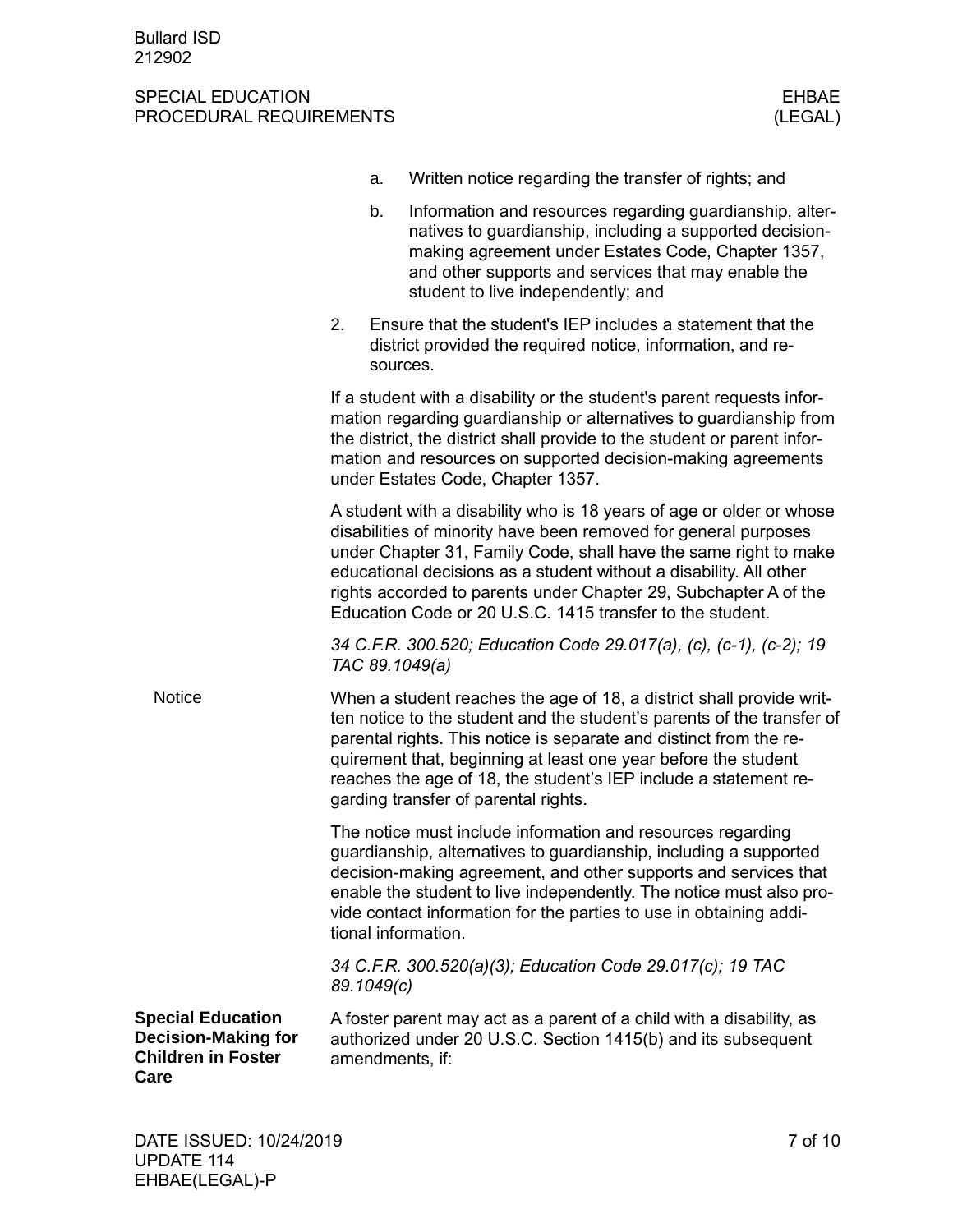|                                                        | 1.                                                                                                                                                                                                                                                                                                                                     |           | The Department of Family and Protective Services (DFPS) is<br>appointed as the temporary or permanent managing conser-<br>vator of the child;                                                                                                                                                 |  |  |
|--------------------------------------------------------|----------------------------------------------------------------------------------------------------------------------------------------------------------------------------------------------------------------------------------------------------------------------------------------------------------------------------------------|-----------|-----------------------------------------------------------------------------------------------------------------------------------------------------------------------------------------------------------------------------------------------------------------------------------------------|--|--|
|                                                        | 2.<br>The rights and duties of the department to make decisions re-<br>garding education provided to the child under Family Code<br>153.371 have not been limited by court order; and                                                                                                                                                  |           |                                                                                                                                                                                                                                                                                               |  |  |
|                                                        | 3.                                                                                                                                                                                                                                                                                                                                     |           | The foster parent agrees to:                                                                                                                                                                                                                                                                  |  |  |
|                                                        |                                                                                                                                                                                                                                                                                                                                        | a.        | Participate in making special education decisions on the<br>child's behalf; and                                                                                                                                                                                                               |  |  |
|                                                        |                                                                                                                                                                                                                                                                                                                                        | b.        | Complete a training program that complies with mini-<br>mum standards established by agency rule.                                                                                                                                                                                             |  |  |
| Training                                               | A foster parent who will act as a parent of a child with a disability<br>must complete a training program before the next scheduled ARD<br>committee meeting for the child but not later than the 90th day after<br>the date the foster parent begins acting as the parent for the pur-<br>pose of making special education decisions. |           |                                                                                                                                                                                                                                                                                               |  |  |
|                                                        |                                                                                                                                                                                                                                                                                                                                        | vided by: | A district may not require a foster parent to retake a training pro-<br>gram to continue serving as a child's parent or to serve as the sur-<br>rogate parent for another child if the foster parent has completed a<br>training program to act as a parent of a child with a disability pro- |  |  |
|                                                        | 1.                                                                                                                                                                                                                                                                                                                                     | DFPS;     |                                                                                                                                                                                                                                                                                               |  |  |
|                                                        | 2.                                                                                                                                                                                                                                                                                                                                     |           | A school district;                                                                                                                                                                                                                                                                            |  |  |
|                                                        | 3.                                                                                                                                                                                                                                                                                                                                     |           | An education service center; or                                                                                                                                                                                                                                                               |  |  |
|                                                        | 4.                                                                                                                                                                                                                                                                                                                                     |           | Any other entity that receives federal funds to provide special<br>education training to parents.                                                                                                                                                                                             |  |  |
|                                                        | A foster parent who is denied the right to act as a parent by a<br>school district may file a complaint with TEA in accordance with<br>federal law and regulations.                                                                                                                                                                    |           |                                                                                                                                                                                                                                                                                               |  |  |
|                                                        | parent.                                                                                                                                                                                                                                                                                                                                |           | Not later than the fifth day after the date a child with a disability is<br>enrolled in a school, DFPS must inform the appropriate school dis-<br>trict if the child's foster parent is unwilling or unable to serve as a                                                                     |  |  |
|                                                        | Education Code 29.015; 19 TAC 89.1047                                                                                                                                                                                                                                                                                                  |           |                                                                                                                                                                                                                                                                                               |  |  |
| <b>Appointment of</b>                                  |                                                                                                                                                                                                                                                                                                                                        |           | These provisions apply to a child with a disability for whom:                                                                                                                                                                                                                                 |  |  |
| <b>Surrogate Parent for</b><br><b>Certain Children</b> | 1.                                                                                                                                                                                                                                                                                                                                     |           | DFPS is appointed as the temporary or permanent managing<br>conservator of the child; and                                                                                                                                                                                                     |  |  |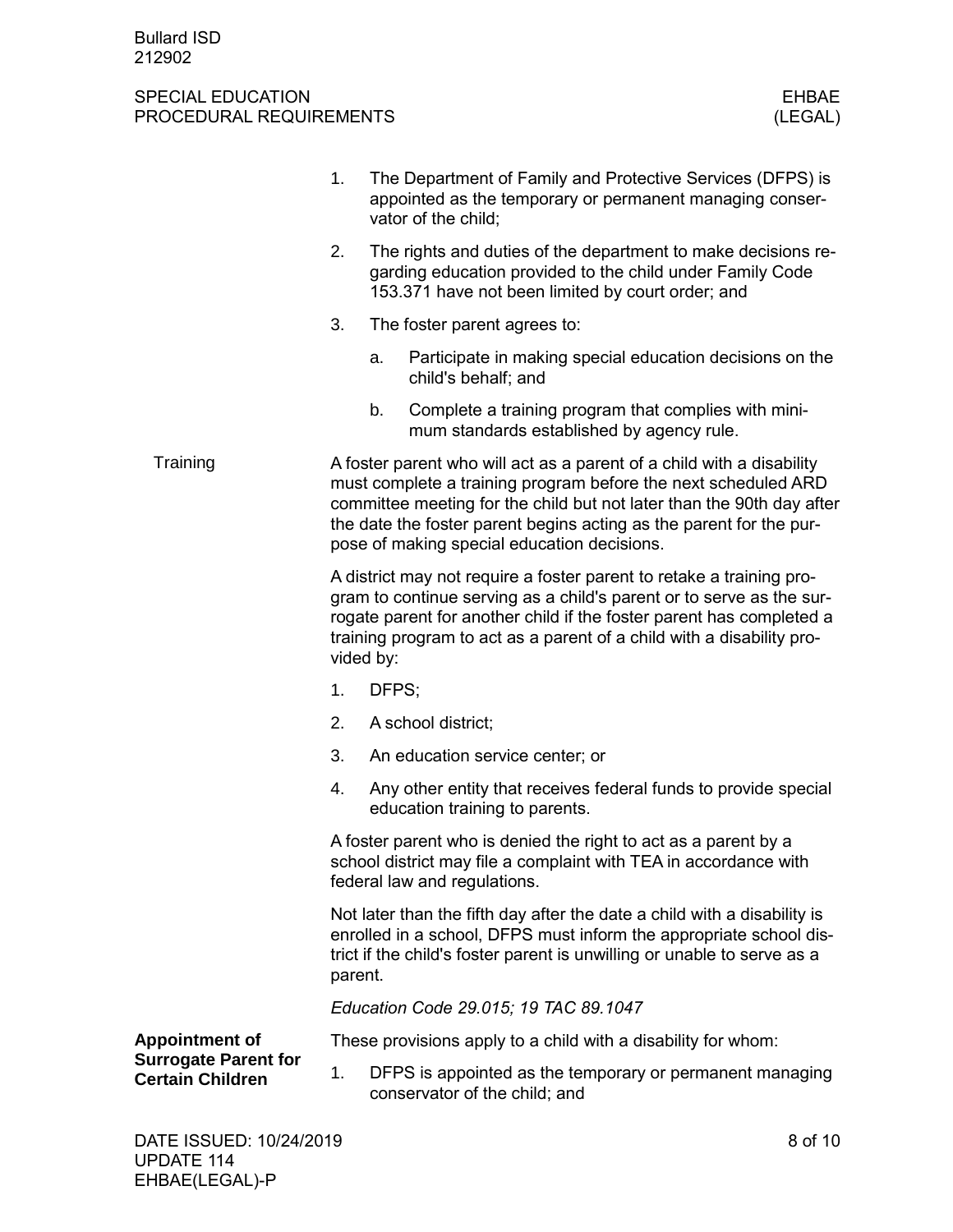|                                                           | 2. | The rights and duties of the department to make decisions re-<br>garding the child's education under Family Code 153.371<br>have not been limited by court order.                                                                                                                                               |  |  |  |  |
|-----------------------------------------------------------|----|-----------------------------------------------------------------------------------------------------------------------------------------------------------------------------------------------------------------------------------------------------------------------------------------------------------------|--|--|--|--|
|                                                           |    | A school district must appoint an individual to serve as the surro-<br>gate parent for a child if the district is unable to identify or locate a<br>parent for a child with a disability or the foster parent of a child is<br>unwilling or unable to serve as a parent for the purposes of this<br>subchapter. |  |  |  |  |
|                                                           |    | Education Code 29.0151(a)-(b)                                                                                                                                                                                                                                                                                   |  |  |  |  |
| <b>Eligibility and Duties</b><br>of a Surrogate<br>Parent |    | A surrogate parent appointed by a school district may not be an<br>employee of TEA, the school district, or any other agency involved<br>in the education or care of the child; or have any interest that con-<br>flicts with the interests of the child.                                                       |  |  |  |  |
|                                                           |    | A surrogate parent appointed by a district must:                                                                                                                                                                                                                                                                |  |  |  |  |
|                                                           | 1. | Be willing to serve in that capacity;                                                                                                                                                                                                                                                                           |  |  |  |  |
|                                                           | 2. | Exercise independent judgment in pursuing the child's inter-<br>ests;                                                                                                                                                                                                                                           |  |  |  |  |
|                                                           | 3. | Ensure that the child's due process rights under applicable<br>state and federal laws are not violated;                                                                                                                                                                                                         |  |  |  |  |
|                                                           | 4. | Complete a training program that complies with minimum<br>standards established by agency rule within the time specified<br>in Education Code 29.015(b);                                                                                                                                                        |  |  |  |  |
|                                                           | 5. | Visit the child and the school where the child is enrolled;                                                                                                                                                                                                                                                     |  |  |  |  |
|                                                           | 6. | Review the child's educational records;                                                                                                                                                                                                                                                                         |  |  |  |  |
|                                                           | 7. | Consult with any person involved in the child's education, in-<br>cluding the child's:                                                                                                                                                                                                                          |  |  |  |  |
|                                                           |    | Teachers;<br>a.                                                                                                                                                                                                                                                                                                 |  |  |  |  |
|                                                           |    | b.<br>Caseworkers;                                                                                                                                                                                                                                                                                              |  |  |  |  |
|                                                           |    | Court-appointed volunteers;<br>c.                                                                                                                                                                                                                                                                               |  |  |  |  |
|                                                           |    | Guardian ad litem;<br>d.                                                                                                                                                                                                                                                                                        |  |  |  |  |
|                                                           |    | Attorney ad litem;<br>е.                                                                                                                                                                                                                                                                                        |  |  |  |  |
|                                                           |    | f.<br>Foster parent; and                                                                                                                                                                                                                                                                                        |  |  |  |  |
|                                                           |    | Caregiver; and<br>g.                                                                                                                                                                                                                                                                                            |  |  |  |  |
|                                                           | 8. | Attend meetings of the child's ARD committee.                                                                                                                                                                                                                                                                   |  |  |  |  |
|                                                           |    |                                                                                                                                                                                                                                                                                                                 |  |  |  |  |